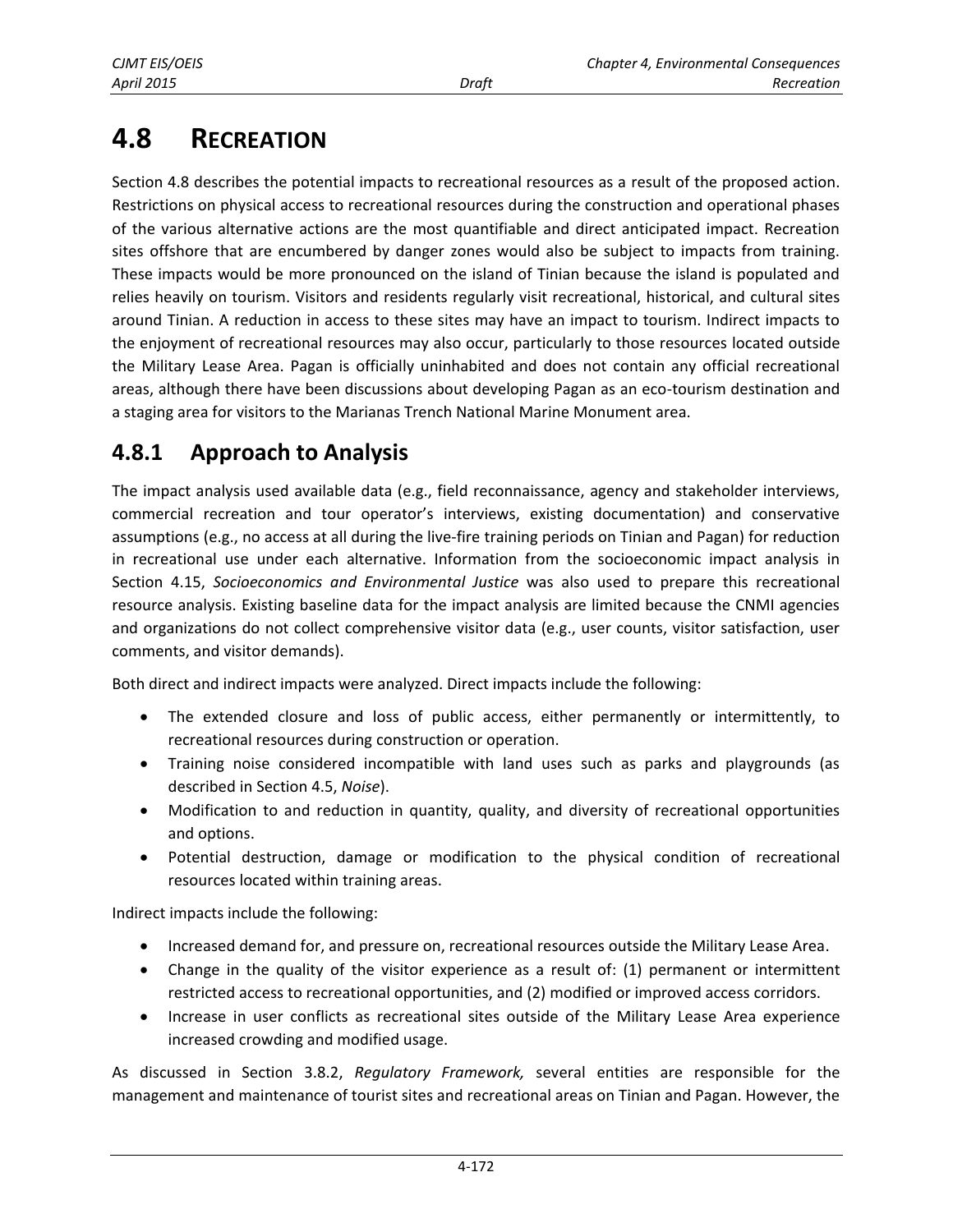<span id="page-1-0"></span>

| CJMT EIS/OEIS     |       | <b>Chapter 4, Environmental Consequences</b> |
|-------------------|-------|----------------------------------------------|
| <b>April 2015</b> | Draft | Recreation                                   |

island of Tinian and the CNMI government have no specific regulatory standards or guidance with regard to recreational resources. Therefore, for the purpose of this analysis, the project alternatives would cause a significant impact to recreational resources if they would:

- Substantially limit or prohibit access to recreational resources
- Substantially permanently or intermittently reduce the number of available recreational opportunities
- Substantially reduce or exceed the capacity of a recreation resource
- Cause substantial conflicts between recreation users
- Cause substantial physical deterioration of recreational resources
- Result in a substantial modification to the user experience across each recreation site
- Have noise impacts at recreation sites greater than the following, which are based on the noise zones used to determine land use compatibility with parks and playgrounds (see Section 3.5.2, *Noise, Regulatory Framework)*:
	- o 75 decibels A-weighted (small-caliber weapons and aircraft noise)
	- o 70 decibels C-weighted (large-caliber weapons)
	- o 104 decibels Peak

# **4.8.2 Resource Management Measures**

Resource management measures that are applicable to recreational resources include the following:

- The DoN would provide proposed training schedules to the U.S. Coast Guard who would issue and broadcast a Notice to Mariners that will identify the location of the danger zones and direct vessel operators to navigate clear of the danger zones during specified time periods.
- Trained observers, or surface radar, would scan the danger zones prior to and during live-fire training to ensure that there are no vessels or individuals within or approaching the danger zone. If vessels or individuals are at risk from operation of the range, the vessel would be contacted via marine radio and instructed to vacate the area and/or alter its course to avoid the danger zone. If required, the range would suspend activities until the vessel has cleared the danger zone.
- The DoN would develop and implement a construction management plan and appropriate traffic management strategies to minimize impacts of construction on access to recreational resources near the construction areas.
- The DoN would prepare an access plan that would detail provisions for public access to the RTA. These provisions would include a range control facility and dedicated range scheduler that would be in place to assess public access in real-time and provide advance notice of restricted public access dates, times, and areas. Range control and the scheduler would coordinate public access directly with the Tinian Mayor's Office and other interested parties, such as ranchers and entities within the tourism industry. The access plan would also detail access procedures that would be implemented to ensure safety and provide guidance and direction.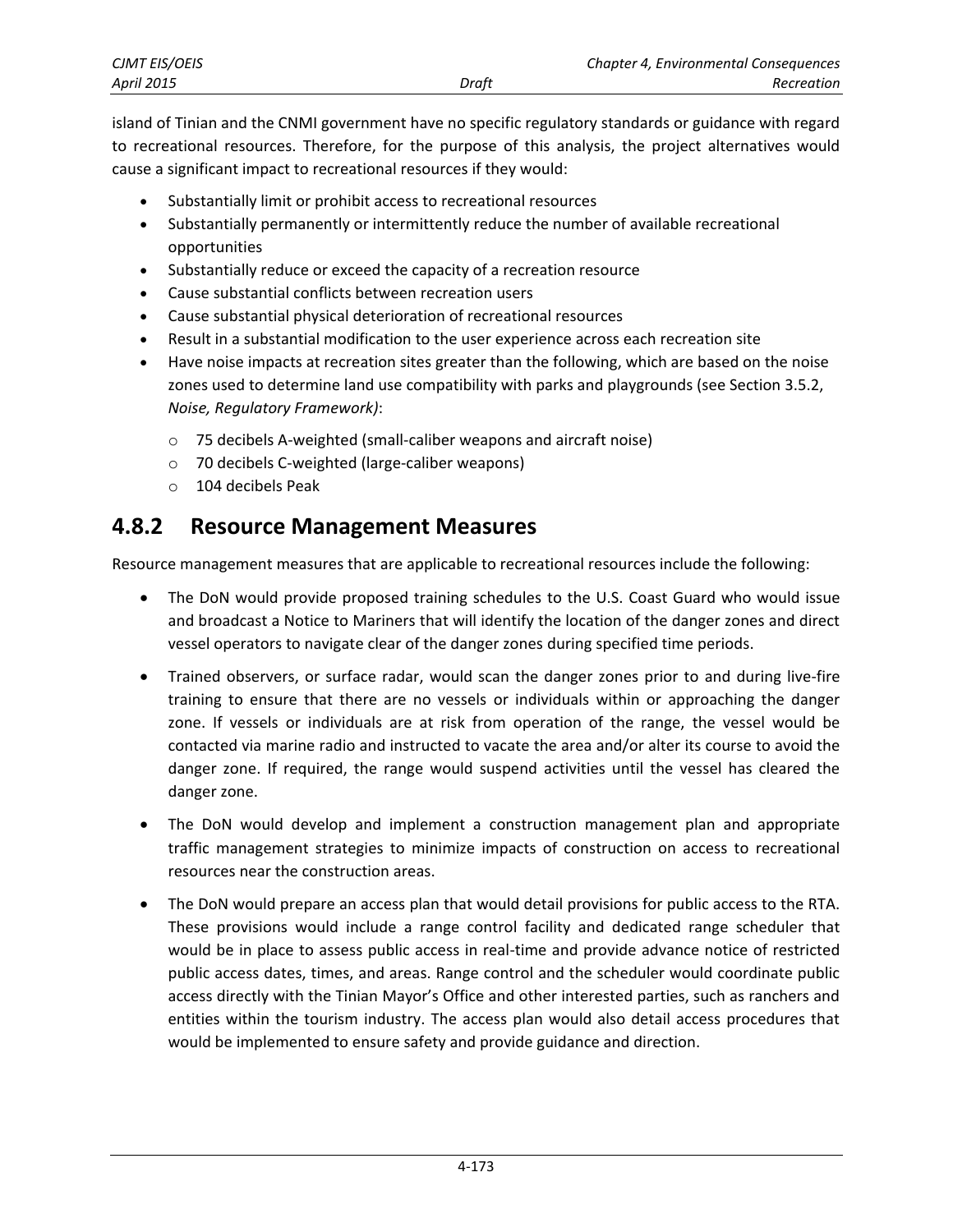# <span id="page-2-0"></span>**4.8.3 Tinian**

As discussed in Section 3.8, *Recreation*, Tinian contains the following recreational opportunities:

- Twelve historic and cultural sites
- Eight beaches and parks
- Ocean-based resources, including snorkeling and diving (five sites), recreational fishing, and boating
- Scenic points
- Seven annual events

The majority of these recreational opportunities are located within the Military Lease Area. Specifically, there are 10 historic and cultural sites, 6 beaches and parks, 3 scenic points, and 5 annual events located within the Military Lease Area. In addition, four of the five dive sites would be encumbered by danger zones.

## **4.8.3.1 Tinian Alternative 1**

### **4.8.3.1.1 Construction Impacts**

The construction phase would include various forms of grading, drainage engineering, land clearing, utility installation, and roadway improvements. Construction would take place over a period of 8 to 10 years and would be intermittent. Construction materials and equipment would come through the Port of Tinian and through Tinian International Airport. Materials would be delivered to the construction sites via surface roadways, primarily along an upgraded 8<sup>th</sup> Avenue. Materials would also be delivered via 72<sup>nd</sup> Street, 86<sup>th</sup> Street, and the former runways of North Field.

Introducing slow-moving construction vehicles to the roadways in the Tinian RTA and constructing roads and training facilities would impact the public's access to all recreational resources in the Military Lease Area. The increased traffic and slow operation of construction vehicles could result in negative impacts to visitor access to, and their overall experience of these resources. As previously mentioned, construction would take place on an intermittent basis over a period of 8 to 10 years. Therefore, construction activities would not impede access on a daily basis for the entire construction period.

Use of these roads during construction would require roadway improvements to support heavy construction vehicles. These roadway improvements and upgrades would remain in place upon completion of construction. Therefore, depending on location, Tinian Alternative 1 would improve access to various recreational resources during those times the resources are accessible to the public. This improved access to recreational resources is discussed in detail in the *Roadway and Access Improvements* section below.

Dive sites are primarily accessed via tourist boat operators based at the Port of Tinian; therefore, access to dive sites would not be impacted by land-based construction projects. Boating and diving could be impacted by the increased port congestion and disruption of port traffic, as a result of construction materials passing through the port, and the construction of port and associated roadway improvements. However, increased activity at the port associated with construction would be relatively short-lived and the effects would be temporary.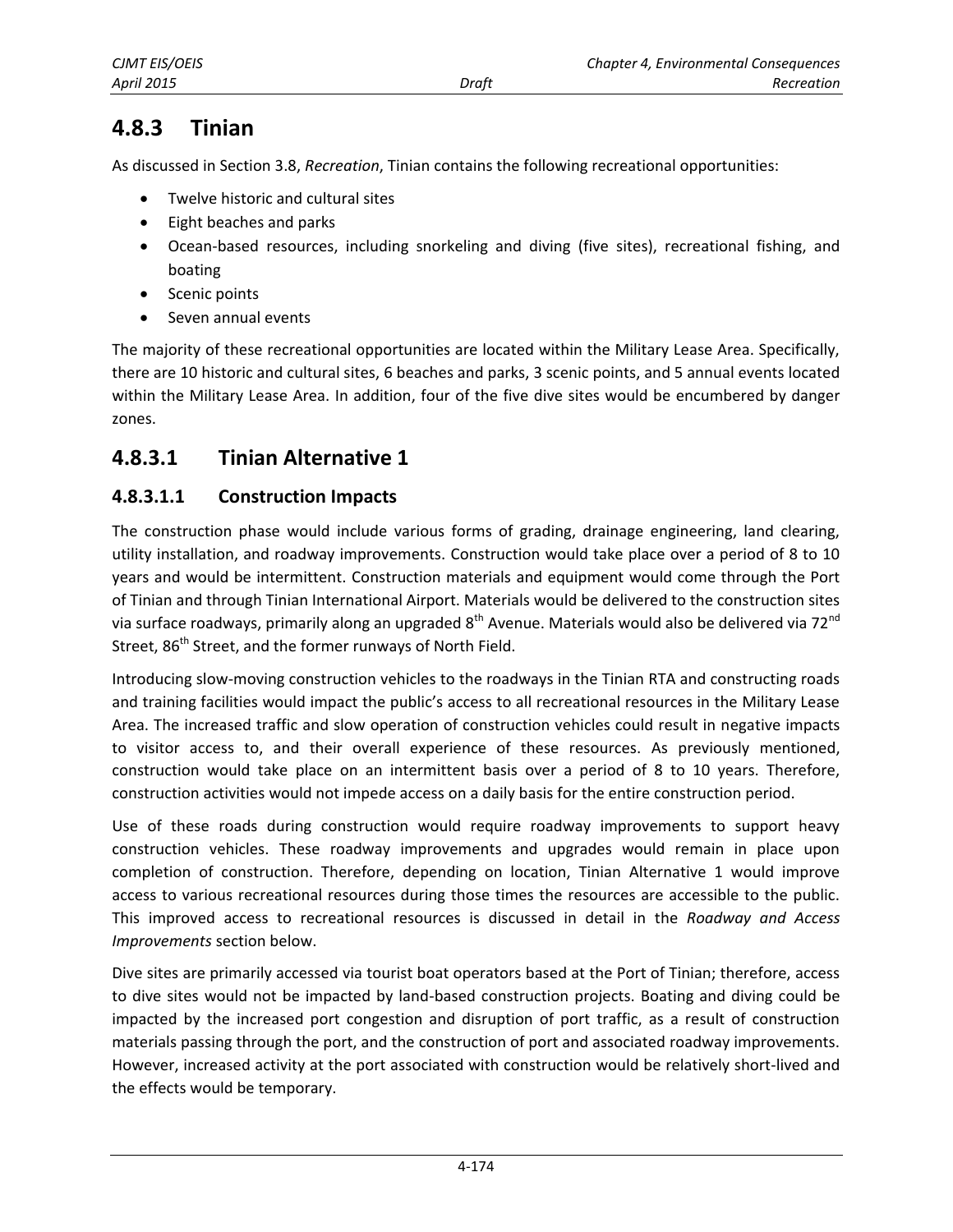Unai Chulu would require in-water construction of a landing ramp and removal of areas of limestone on the beach to facilitate access for Amphibious Assault Vehicles. The beach would be closed during construction, which would displace potential visitors. However, the closure would be temporary, and construction is only expected to last up to 8 months.

As discussed in Section 4.3, *Water Resources,* construction activities would disturb sediments and increase turbidity, which could cause an indirect impact to nearshore waters at nearby beaches or dive spots. The construction would be relatively short-lived, and the effects would be temporary; therefore, the indirect impact to nearby beaches or dive sites would be reduced and potentially eliminated.

Tinian Alternative 1 construction activities would preclude access to Unai Chulu during the construction period. As discussed in Section 3.8.4.2, *Beaches and Parks*, Unai Chulu is the only beach within the Military Lease Area that is recommended by the Tinian Dynasty to visitors. It is also known to attract visitor groups for entertainment and picnics. Due to the loss of access, Tinian Alternative 1 construction activities would have a significant impact to Unai Chulu. Although construction would limit or prohibit access to recreational resources within the construction area, this impact would be temporary. Therefore, Tinian Alternative 1 construction activities would result in less than significant direct or indirect impacts to recreational resources.

## **4.8.3.1.2 Operation Impacts**

Tinian Alternative 1 operations would have direct impacts to recreational resources. The most substantial impact to recreation from the training operations would be the closure of the Military Lease Area for up to 20 weeks of training per year, with some areas inaccessible to the public on a year-round basis (i.e., the entire High Hazard Impact Area, the Munitions Storage Area, the base camp, all fenced and gated training areas, Surface Radar, and the range Observation Posts). In general, public access would be allowed to all other locations when training is not occurring. It is envisioned that public access to some or all areas of the RTA, with the exceptions mentioned above, would occur during a couple of daylight hours on a nearly daily basis during the 20 weeks of live-fire training. A range control facility and dedicated range scheduler would be in place to assess public access in real-time and to provide advance notice of public access dates, time frames, and areas. Range control and the scheduler would coordinate public access directly with the Tinian Mayor's Office and other interested parties, such as ranchers and entities within the tourism industry. Access procedures would be implemented to ensure safety and provide guidance and direction. Since the majority of the recreational opportunities on Tinian are located within the Military Lease Area, the limited access would substantially reduce recreational opportunities. The specific impacts and level of significance for each category of recreational resources are discussed in the subsections, below.

### <span id="page-3-0"></span>**4.8.3.1.2.1 Historic and Cultural Sites**

Ten of the 12 historic and cultural sites on Tinian are located within the Military Lease Area. Of these 10 historic and cultural sites, 8 would be inaccessible 20 weeks per year during training. Two resources, the Shinto Shrine and the Hinode American Memorial, are located within the proposed High Hazard Impact Area (Range Complex A); therefore, they would be inaccessible year-round. In addition, the High Hazard Impact Area would receive artillery, mortars, aerial gunfire, missiles, rockets, and inert aviation ordnance, which would lead to the physical damage and/or destruction of these two resources.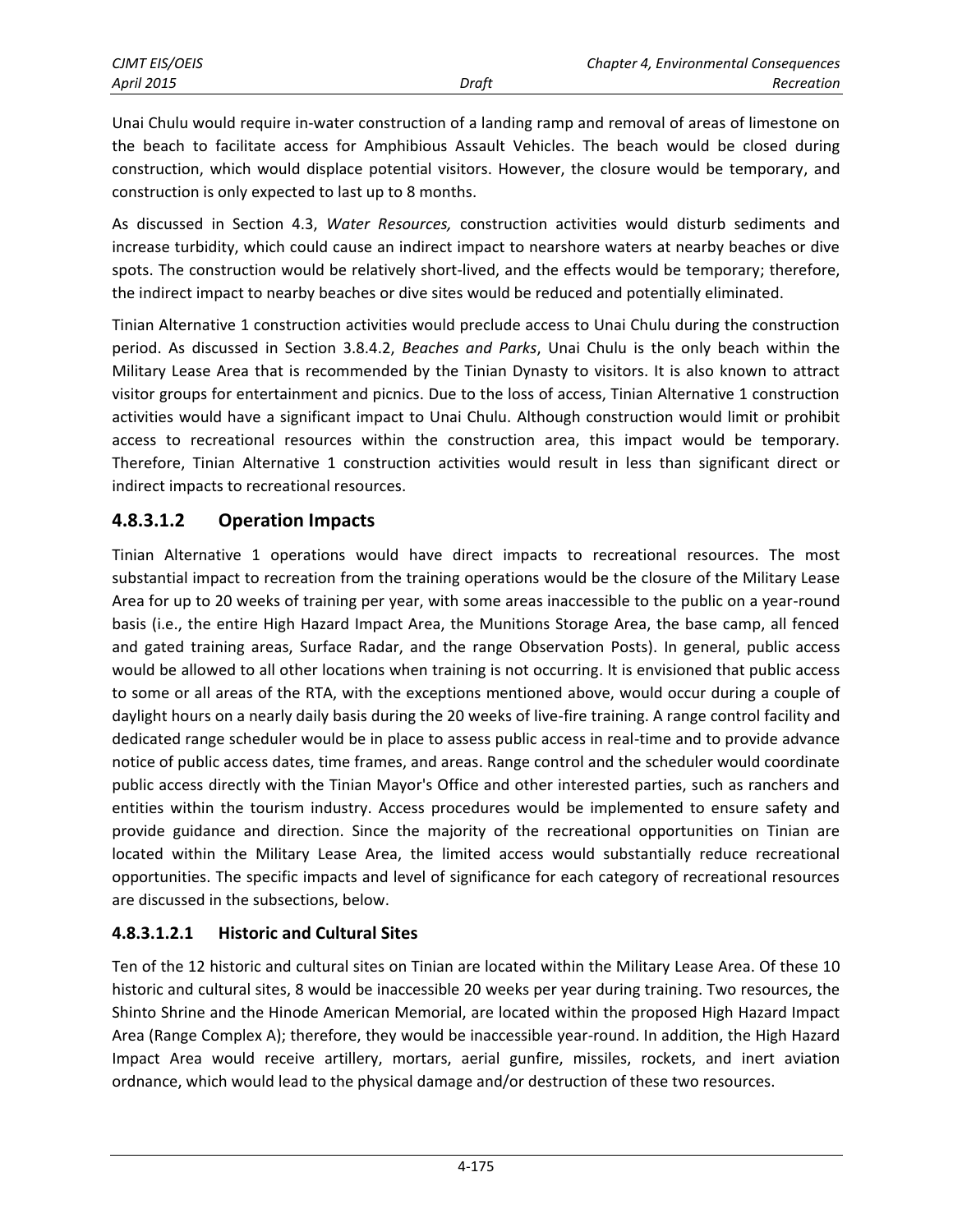Since 10 of the 12 historic and cultural sites on Tinian are within the Military Lease Area, Tinian Alternative 1 operations would reduce recreational opportunities associated with historic and cultural sites. As discussed in Section 3.8.4, *Tinian,* there were over 54,000 visitors to Tinian in 2013, and the majority of the visitors are there to visit the historic and cultural sites (DoN 2014).

Tinian Alternative 1 operations would result in the following significant impacts to historic and cultural sites:

- Substantially limit or prohibit access to 10 of the 12 historic and cultural sites on Tinian
- Substantially reduce the number of available recreational opportunities associated with historic and cultural sites on an intermittent basis
- Cause substantial physical deterioration to two historic and cultural sites

Therefore, Tinian Alternative 1 operations would result in significant direct impacts to historic and cultural sites during operation.

Potential mitigation measures, which are detailed below, include scheduling of training events to avoid holidays and annual events and mitigation measures determined as part of the Section 106 process. However, even with mitigation measures, impacts to recreation opportunities (i.e., visitation) to historic and cultural sites would be significant due to intermittent reduction of public access during the 20 weeks of live-fire training, particularly access to the North Field National Historic Landmark and other World War II-era sites.

Potential Mitigation Measures include:

- In as much as possible, training would be scheduled around peak tourist holidays, such as the three World War II anniversaries.
- There is no mitigation currently proposed to minimize this impact to the Shinto Shrine and Hinode American Memorial. The DoN is consulting with the CNMI Historic Preservation Officer and other interested parties regarding impacts to the Shinto Shrine and Hinode American Memorial as part of the Section 106 process (see Appendix N, *Cultural Resources Technical Memo* for a discussion of the consultation process). Potential mitigation will be determined through this consultation process.

Mitigation monitoring would not be required for the development of an access plan or scheduling of training events to avoid holidays. Mitigation monitoring would be required for mitigation measures determined through the Section 106 consultation process. It is likely that these proposed potential mitigation measures would be implemented since tourism is the base of the Tinian economy and visitors tend to participate in multiple activities while on Tinian that include island tours within the Military Lease Area (see Section 3.15, *Socioeconomics and Environmental Justice)*.

## **4.8.3.1.2.2 Beaches and Parks**

There are eight beaches and parks open to the public on Tinian. Five of these beaches are located within the Military Lease Area and would be closed periodically during some portion of each training week up to 20 non-continuous weeks per year. These include the following:

- Unai Lam Lam
- Unai Babui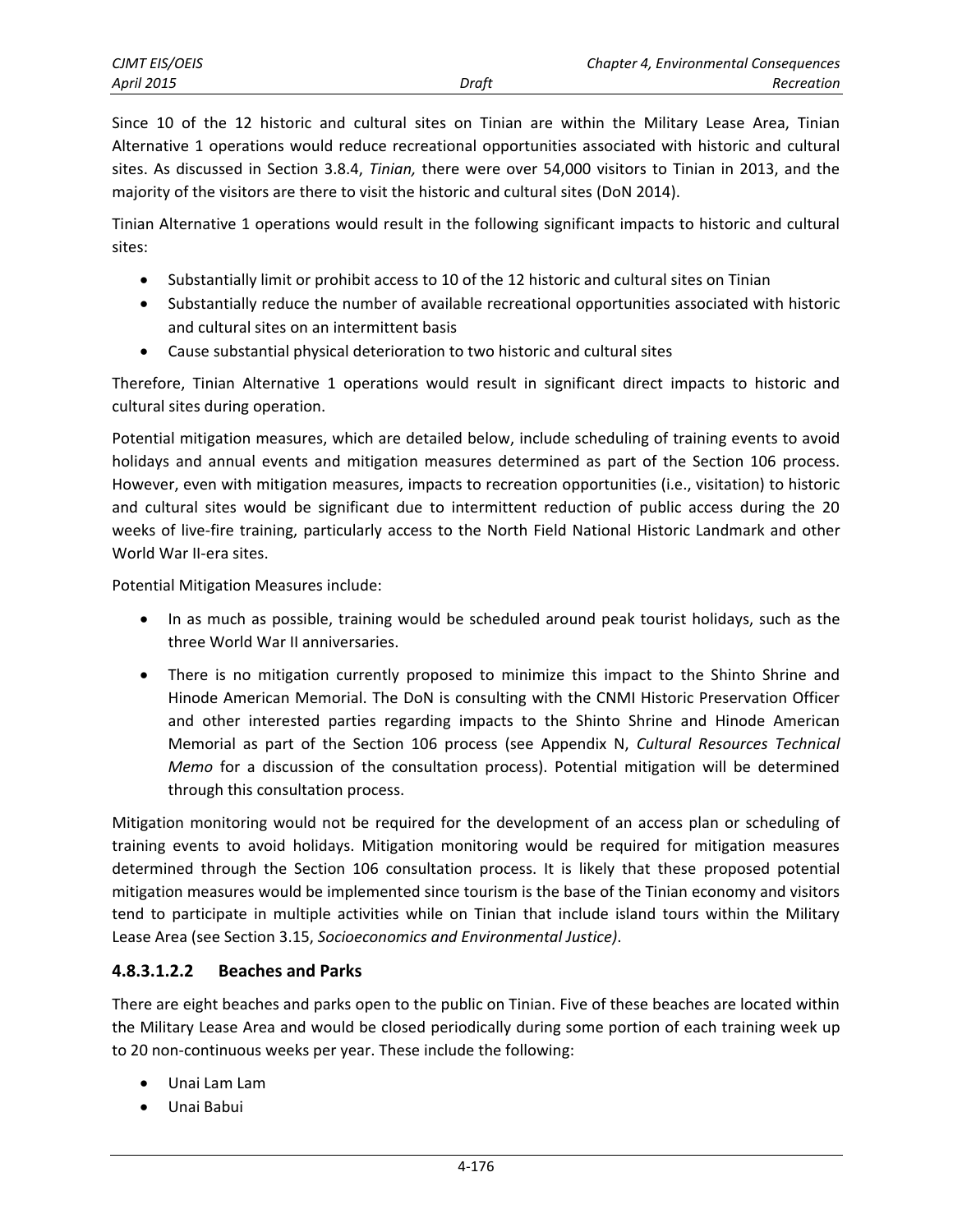- Unai Chulu
- Unai Dankulo
- Unai Masalok

All but Unai Dankulo would be used for tactical amphibious training that would involve combat swimmers and small boats coming ashore. In addition to small boat and swimmer training, Unai Babui, Unai Chulu, and Unai Masalok would include amphibious landing training using Landing Craft Air Cushion vessels. With resource management measures (see [Section 4.8.2,](#page-1-0) *Resource Management Measures*), including restoration of beach topography with hand-held tools, tactical amphibious training involving the swimmers, small boats, and Landing Craft Air Cushion vessels would not result in substantial changes to the physical shoreline and wave activity.

Unai Chulu would also include a landing area for Amphibious Assault Vehicles. Unai Chulu would be altered to allow Amphibious Assault Vehicles to come ashore. However, the in-water landing ramp and cleared area of the beach would not impede recreational users from utilizing the resource during nontraining times.

There are three publicly accessible beaches and parks on Tinian located outside the Military Lease Area: Kammer Beach, Taga Beach, and Tachogna Beach. These are the most visited beaches on Tinian by both tourists and residents because they are located in San Jose and are near the Dynasty Hotel and Casino where 90% of the visitors to Tinian stay (DoN 2014). These beaches are also the only beaches on Tinian that have shaded picnic sites and pavilions. With other beaches and recreation sites closed in the Military Lease Area during training, these beaches may experience an increase in visitors, including tourists and residents. This could result in the increased use of facilities, parking, and crowding of the shoreline and nearshore waters. The potential crowding and modified usage of beaches and parks outside the Military Lease Area could result in an increase in user conflicts and competition for limited recreational resources. However, because the beaches and parks within the Military Lease Area are generally not heavily frequented, the increase in visitors to the beaches and parks outside the Military Lease Area would be small. Therefore, the capacity of the beaches and parks outside the Military Lease Area to absorb additional users would likely not be exceeded, nor is it expected that there would be substantial conflicts between recreation users. Nevertheless, Tinian Alternative 1 operations would result in the following significant impacts to beaches and parks:

- Substantially limit or prohibit access to five of the eight beaches and parks on Tinian
- Substantially reduce the number of available recreational opportunities associated with beaches and parks on an intermittent basis

Therefore, Tinian Alternative 1 operations would result in significant direct impacts to the recreational use of beaches during operation. Tinian Alternative 1 operations would result in less than significant indirect impacts to beaches outside the Military Lease Area due to increased use of these beaches during training periods when beaches within the Military Lease Area are inaccessible.

### **4.8.3.1.2.3 Ocean-based Resources**

The presence of danger zones, which would be located over shorelines and open ocean areas, would require the closure of offshore areas to the public during active training periods (i.e., up to 20 non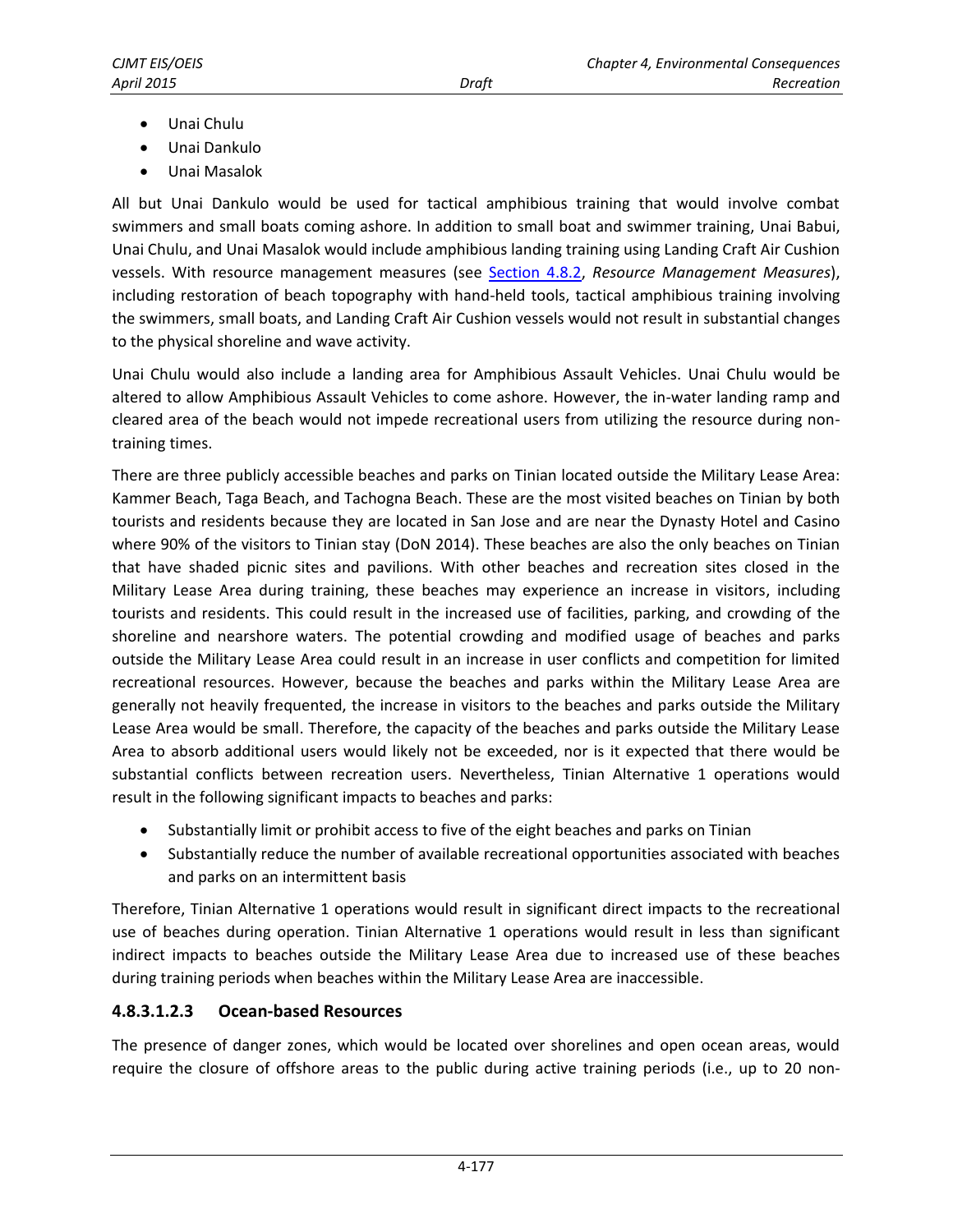continuous weeks per year). This would include four popular snorkeling and diving sites located just offshore of the west coast of Tinian:

- Dump Coke North
- Dump Coke South
- **•** Tinian Grotto
- Fleming Point

The intermittent, temporary loss of access during active training periods (i.e., 20 non-continuous weeks per year) to four of the five popular snorkeling and diving sites would increase demand on the remaining one remaining snorkeling and dive site: Two Corals. This indirect impact could in turn change the quality of the visitor experience because of overcrowding of this location, although it is not expected to exceed the capacity of the resource. However, the increased use of Two Corals could result in a substantial increase in user conflicts and negatively impact the quality of the visitor experience to these sites.

Additionally, shoreline locations used for recreational fishing are primarily located south of Dump Coke South and north of the Two Corals (Turtle Cove) diving sites on the west side of Tinian. All of these recreational shoreline fishing locations would be within danger zones and closed to the public during training activities (i.e., 20 non-contiguous weeks per year).

Tinian Alternative 1 operations would result in the following significant impacts to ocean-based resources:

- Substantially limit or prohibit access to four of the five popular snorkeling and diving sites
- Substantially limit or prohibit access to popular shoreline fishing locations
- Substantially reduce the number of available recreational opportunities associated with oceanbased resources on an intermittent basis
- Cause substantial conflicts between users of ocean-based resources due to overcrowding
- Result in a substantial modification to the user experience of ocean-based resources

Therefore, Tinian Alternative 1 operations would result in significant direct and indirect impacts to ocean-based recreational resources during operation.

### **4.8.3.1.2.4 Scenic Points**

As discussed in Section 3.12, *Visual Resources,* there are several scenic points on Tinian, including Mount Lasso and Ushi "Cross" Point. Many of the scenic points also include a historic or cultural component and are described in Section 3.8.4.1, *Historic and Cultural Sites*. Impacts to these sites are discussed above i[n Section 4.8.3.1.2.1,](#page-3-0) *Historic and Cultural Sites.*

The Blow Hole is located within the Military Lease Area; therefore, access to the Blow Hole would be restricted 20 non-continuous weeks per year during training events. The Blow Hole is one of the most recognized and visited sites on the island of Tinian. There is no other accessible natural feature similar to it that replicates the experience for a visitor.

Tinian Alternative 1 operations would result in the following significant impacts to scenic points:

Substantially limit or prohibit access to scenic points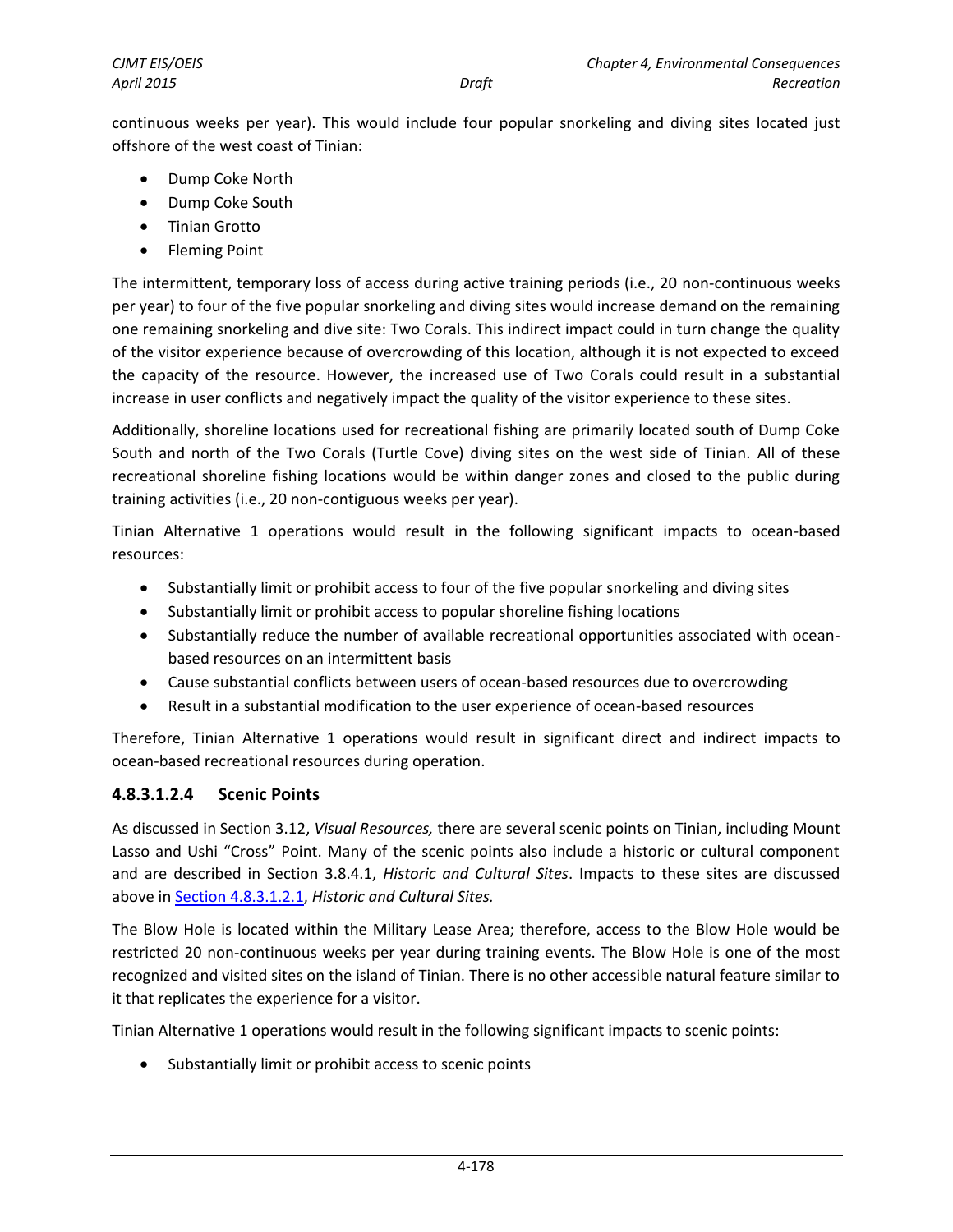Substantially reduce the number of available recreational opportunities associated with scenic points on an intermittent basis

Therefore, Tinian Alternative 1 operations would result in significant direct impacts to scenic points during operation.

### **4.8.3.1.2.5 Annual Events**

The annual Tinian Hot Pepper Festival, also known as the Pika Festival, along with other festivals and sporting events, are held at various locations on Tinian throughout the year. Closing various Tinian recreational resources for up to 20 weeks per year during training operations could result in a reduction of visitor attendance at these events, which would result in a decrease in quality of the visitor experience. Training operations and the closure of the Military Lease Area which is used for festivals and sporting events could impact annual events. Additionally, depending on dates and durations of training operations, danger zone restrictions could also impact the hosting of recreational and sport fishing events.

Tinian Alternative 1 operations would result in the following significant impacts to annual events:

- Substantially limit or prohibit access to areas used for annual events
- Result in a substantial modification to the user experience of visitors to annual events

Therefore, Tinian Alternative 1 operations would result in significant direct and indirect impacts to annual events from lack of access into the Military Lease Area.

Through implementation of proposed potential mitigation measures, including development of a training schedule and coordination with event sponsors, impacts to annual events would be less than significant.

Potential Mitigation Measures include:

 In as much as possible, training would be scheduled around peak tourist holidays, such as the three World War II anniversaries, and annual events. In as much as possible, the DoN would coordinate with event sponsors to ensure that training events do not occur during annual events.

Mitigation monitoring would not be required. It is likely that the proposed potential mitigation measures would be implemented since tourism is the base of the Tinian economy and visitors tend to participate in multiple activities while on Tinian that include island tours within the Military Lease Area (see Section 3.15, *Socioeconomics and Environmental Justice)*.

### **4.8.3.1.2.6 Training Noise Impacts**

As discussed in Section 4.5, *Noise,* there would be potential noise impacts associated with training activities. Noise would originate from small-caliber weapons, large-caliber weapons, and aircraft. Although noise levels within the Military Lease Area would exceed the thresholds for compatible use with recreation areas, these areas would be closed to the public during training (i.e., noise-producing events).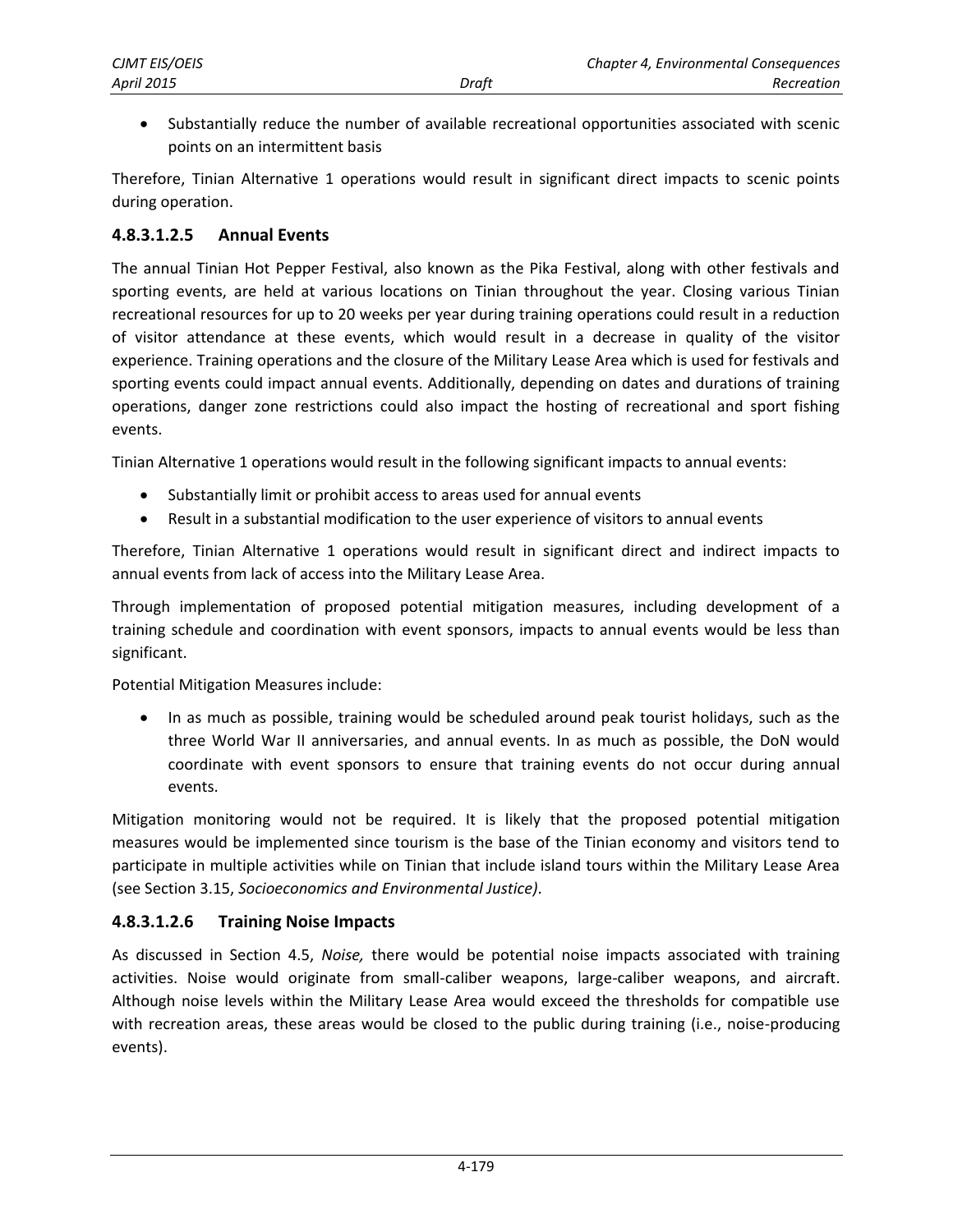| CJMT EIS/OEIS     |       | Chapter 4, Environmental Consequences |
|-------------------|-------|---------------------------------------|
| <b>April 2015</b> | Draft | Recreation                            |

Noise levels above the threshold for compatible use at recreation areas outside the Military Lease Area and surface danger zones would include the following:

- Noise from large-caliber weapons would be greater than 70 decibels C-weighted over a small area of the Pacific Ocean between Ushi "Cross" Point and the Blow Hole (see Figure 4.5-3). Boating and recreational fishing may occur within this area during training events.
- Peak sound levels would be greater than 115 decibels over both the Philippine Sea on the west side of the Military Lease Area, the Pacific Ocean on the east side of the Military Lease Area, and north of Tinian to Saipan (see Figure 4.5-5).

Sustained sound levels from large-caliber weapons and Peak sound levels during training may result in a loss of enjoyment for boaters and potential success for fishermen. However, there are other boating and fishing areas around the southern part of Tinian that could be utilized during training events. Therefore, Tinian Alternative 1 operations would result in less than significant direct impacts to recreational resources from noise.

### **4.8.3.1.2.7 Roadway and Access Improvements**

There are two primary roads leading from San Jose into the Tinian RTA:  $8<sup>th</sup>$  Avenue and Broadway Avenue. While some of the major roads and trails in the Military Lease Area may be accessible when training is not occurring, Broadway Avenue from just south of the Shinto Shrine to north of the American Memorial traffic circle would be closed to the public on a year-round basis. This closure would prevent access to recreational resources via Broadway Avenue north of the American Memorial traffic circle, even when those northern resources are open to the public. Visitors' sole access to the northern sites would be via  $8<sup>th</sup>$  Avenue.

As described in Section 2.4, *Tinian Alternatives*, numerous trails and roadways would be improved or upgraded as an action common to all Tinian alternatives. Although some of the roadways would not be intended for public use, some roadways would be improved for public access. Specifically, road improvements for public use within the Military Lease Area would provide beneficial impacts as follows:

- $\bullet$  8<sup>th</sup> Avenue, repair existing road for public use. This upgrade would improve north-south travel and access to the Seabees Monument, Japanese Internment Camp, Mount Lasso, 509<sup>th</sup> Composite Group Camp, and the North Field National Historic Landmark, as well as Unai Chulu, Unai Babui, and Unai Lam Lam
- Riverside Drive and Lennox Avenue, repair existing road for public use. This upgrade would improve access to Unai Chulu, Unai Babui, and Unai Lam Lam
- $\bullet$  86<sup>th</sup> Street, repair existing road for general use. This upgrade would improve east-west cross connections between 8<sup>th</sup> Avenue and Broadway Avenue

The closure of Broadway Avenue would impede access to recreational resources north of the American Memorial traffic circle; however, access would be available via  $8<sup>th</sup>$  Avenue. Additionally, improved roadways would facilitate better access to recreational sites within the Military Lease Area and result in a beneficial impact when public access is permissible. Therefore, the closure of Broadway Avenue would result in a less than significant indirect impact to recreational resources.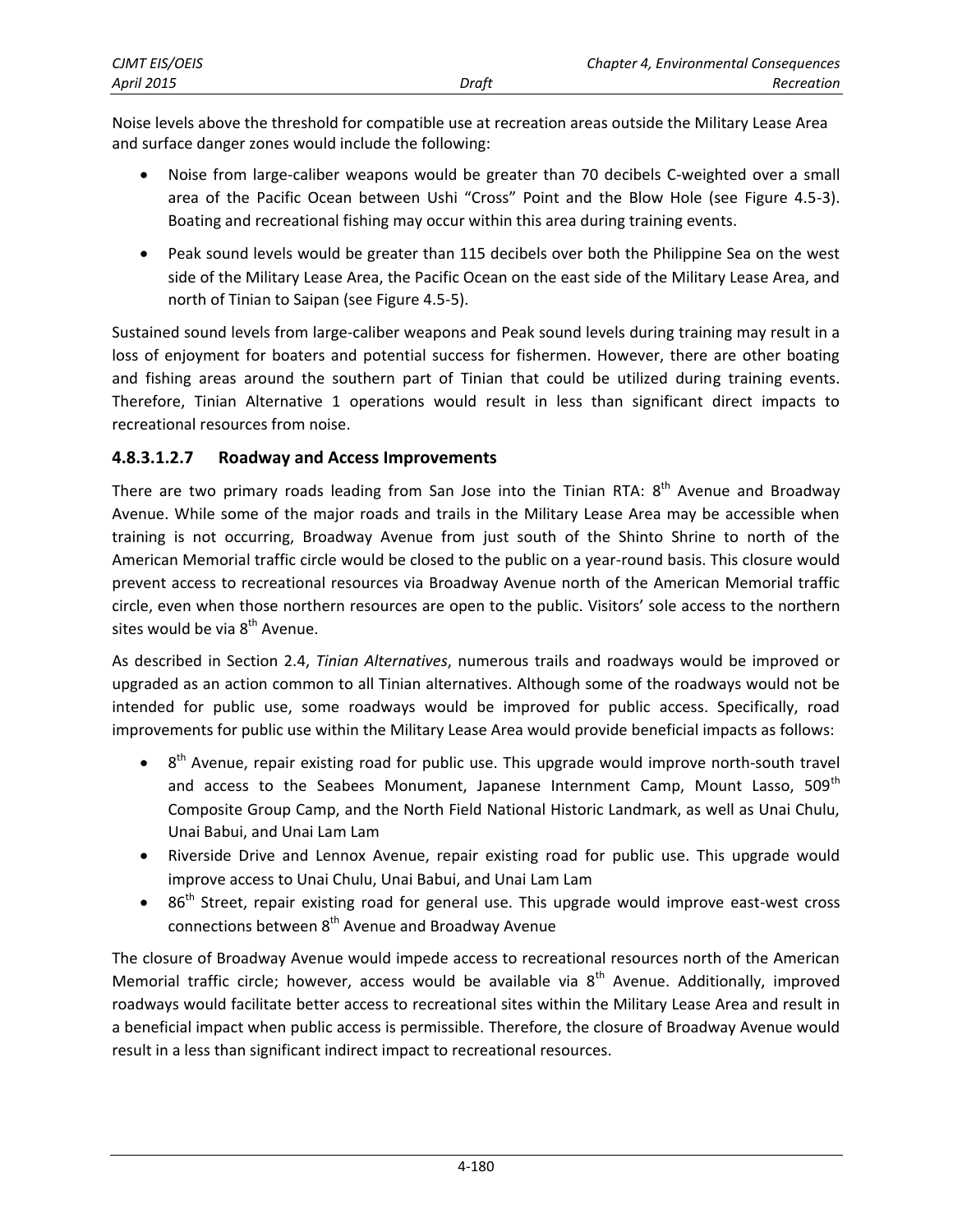#### <span id="page-9-0"></span>**4.8.3.2 Tinian Alternative 2**

#### **4.8.3.2.1** 1 **Construction Impacts**

The impacts to recreational resources from construction activities associated with Tinian Alternative 2 would be the same as those described for Tinian Alternative 1. See <u>Section 4.8.3.1</u>, *Tinian Alternative 1*, for a discussion of impacts. Construction activities associated with Tinian Alternative 2 would result in less than significant direct or indirect impacts to recreational resources.

#### **4.8.3.2.2 2 Operation Impacts**

The impacts to recreational resources from Tinian Alternative 2 operations would be similar to those described for Tinian Alternative 1. See [Section](#page-2-0) 4.8.3.1, *Tinian Alternative 1*, for a discussion of impacts. However, noise impacts to recreational resources from Tinian Alternative 2 operations would be slightly different from those associated with Tinian Alternative 1.

Impacts to recreational resources from noise associated with Tinian Alternative 2 operations would be mostly the same as those described for Tinian Alternative 1. Under Tinian Alternative 2 noise from largecaliber weapons greater than 70 decibels C-weighted would expand further over the Philippine Sea on the west side of Tinian than it would for Alternative 1. However, this area is within the danger zone and would be closed to the public during training events and would not result in additional impacts to recreational resources. Therefore, Tinian Alternative 2 operations would result in less than significant impacts to recreational resources from noise.

Tinian Alternative 2 operations would have direct and indirect significant impacts to recreational opportunities associated with historic and cultural sites, beaches and parks within the military lease area, ocea an‐based reso ources, and s cenic points.

Tinian Alternative 2 would have significant impacts to annual events. Through implementation of potential mitigation measures, including coordination with event sponsors, impacts to annual events would be less than significant.

Tinian Alternative 2 operations would result in less than significant impacts to beaches and parks outside the military lease area.

Tinian Alternative 2 would result in less than significant impacts from the closure of Broadway Avenue. The other roadway and access improvements would have beneficial impacts to recreational resources.

#### **4.8.3.3 Tinian Alternative 3**

#### **4.8.3.3.1** 1 **Construction Impacts**

The impacts to recreational resources from construction activities associated with Tinian Alternative 3 would be the same as those described for Tinian Alternative 1. See Section [4.8.3.1,](#page-2-0) *Tinian Alternative 1*, for a discussion of impacts from construction activities. Construction activities associated with Tinian Alternative 3 would result in less than significant direct or indirect impacts to recreational resources.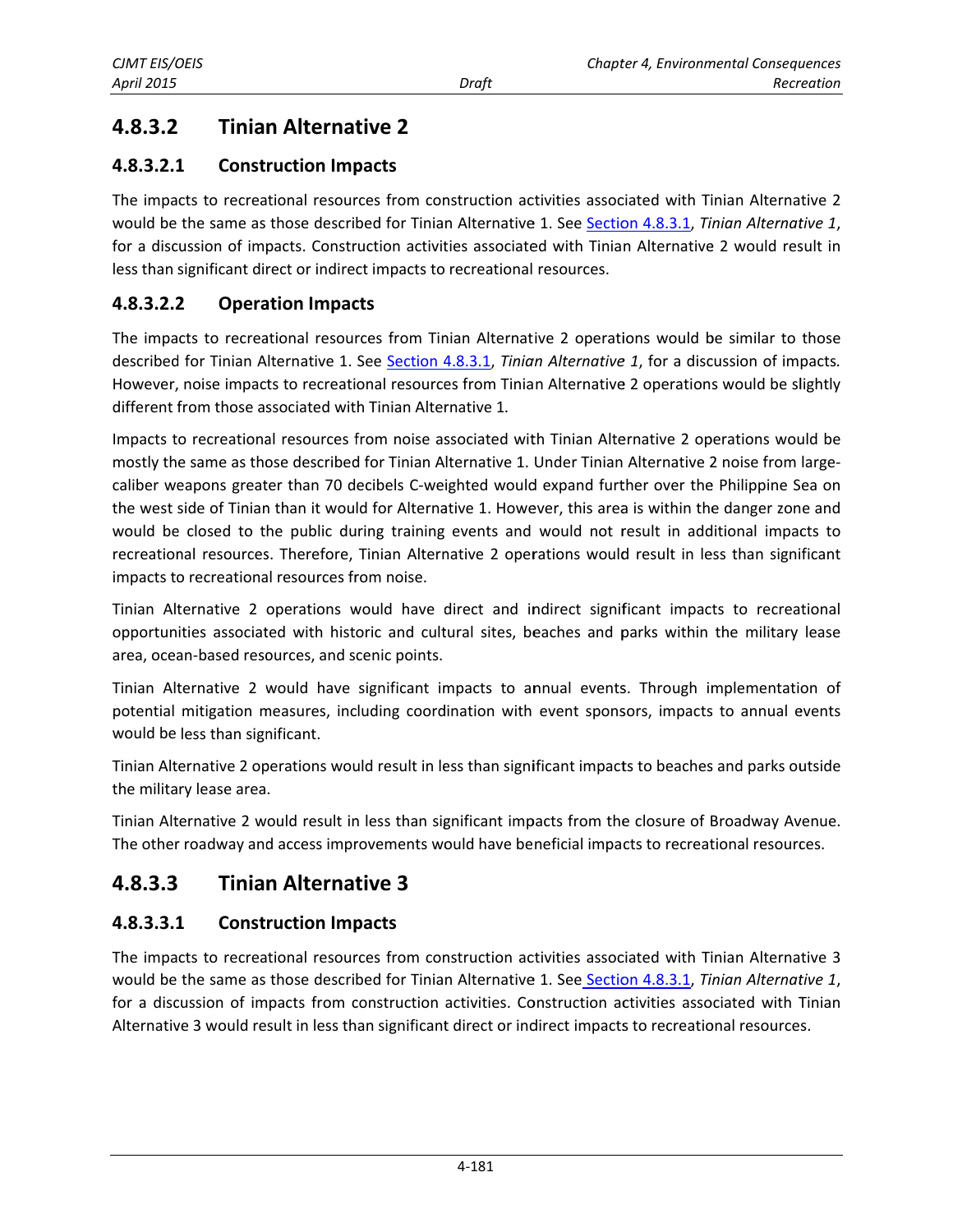## **4.8.3.3.2 Operation Impacts**

The impacts to recreational resources from the Tinian Alternative 3 operations would be the same as those described for Tinian Alternative 1, with the exception of impacts associated with training noise. See [Section 4.8.3.1](#page-2-0), *Tinian Alternative 1,* for a discussion of impacts to recreational opportunities associated with historic and cultural sites, beaches and parks, ocean-based resources, scenic points and annual events, as well as roadway and access improvements. See [Section 4.8.3.2](#page-9-0), *Tinian Alternative 2,*  for a discussion of training noise impacts.

Tinian Alternative 3 operations would have direct and indirect significant impacts to recreational opportunities associated with historic and cultural sites, beaches and parks, ocean-based resources, scenic points, and annual events. Through implementation of proposed potential mitigation measures, including coordination with event sponsors, impacts to annual events would be less than significant.

Tinian Alternative 3 operations would have less than significant indirect impacts to recreational resources from noise. Although noise from large-caliber weapons greater than 70 decibels C-weighted would expand outside the Military Lease Area, the area that would be impacted is within the danger zone and would be closed to the public during training events.

Tinian Alternative 3 operations would result in less than significant indirect impacts from the closure of Broadway Avenue. The other roadway and access improvements would have beneficial impacts to recreational resources.

## **4.8.3.4 Tinian No-Action Alternative**

Areas within the Military Lease Area that are in use during the periodic non-live-fire military training exercises that have and would continue to occur on Tinian would not be accessible to the public. These periodic non-live-fire military training exercises are of short duration and any lack of access would be temporary and not be significant to the overall recreational use of the Military Lease Area. As addressed in the Guam and CNMI Military Relocation EIS (DoN 2010a), four planned live-fire military training ranges would be established on Tinian. There would be less than significant impacts on access to recreational pursuits (see Table 9.2-4; DoN 2010a). Also, less than significant impacts to recreational resources would be incurred by the Mariana Islands Range Complex training (see Section 3.17.4; DoN 2010b). Therefore, under the no-action alternative, less than significant impacts to recreational resources would be anticipated.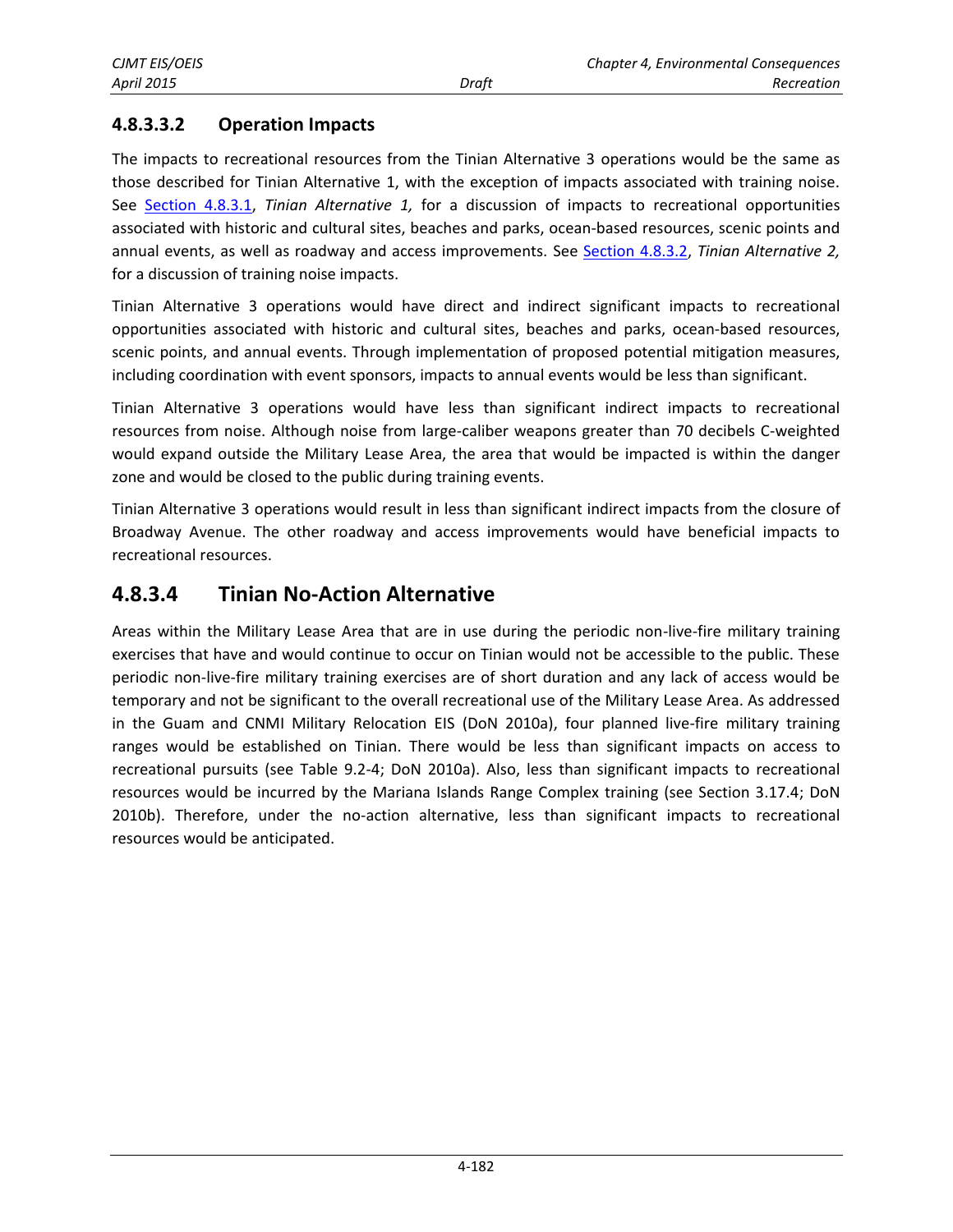# **4.8.3.5 Summary of Impacts for Tinian Alternatives**

[Table 4.8-1](#page-11-0) provides a comparison of the potential impacts to recreational resources for the three Tinian alternatives and the no-action alternative.

| <b>Resource Area</b>               | <b>Tinian</b><br>(Alternative 1) |                        | <b>Tinian</b><br>(Alternative 2) |                        | <b>Tinian</b><br>(Alternative 3) |                        |                          | <b>No Action Alternative</b> |
|------------------------------------|----------------------------------|------------------------|----------------------------------|------------------------|----------------------------------|------------------------|--------------------------|------------------------------|
| <b>Recreation</b>                  | <b>Construction</b>              | <b>Operation</b>       | <b>Construction</b>              | <b>Operation</b>       | <b>Construction</b>              | <b>Operation</b>       | <b>Construction</b>      | <b>Operation</b>             |
| Recreation<br>(Construction Only)  | LSI                              | Not<br>applicable      | LSI                              | Not<br>applicable      | LSI                              | Not<br>applicable      | LSI                      | Not<br>applicable            |
| <b>Historic and Cultural</b>       | Not<br>applicable                | SI                     | Not<br>applicable                | SI                     | Not<br>applicable                | SI                     | Not<br>LSI<br>applicable |                              |
| <b>Beaches and Parks</b>           | Not<br>applicable                | SI                     | Not<br>applicable                | SI                     | Not<br>applicable                | SI                     | Not<br>applicable        | LSI                          |
| Ocean-based Resources              | Not<br>applicable                | SI                     | Not<br>applicable                | SI                     | Not<br>applicable                | SI                     | Not<br>applicable        | LSI                          |
| <b>Scenic Points</b>               | Not<br>applicable                | SI                     | Not<br>applicable                | SI                     | Not<br>applicable                | SI                     | Not<br>applicable        | LSI                          |
| <b>Annual Events</b>               | Not<br>applicable                | SI mitigated<br>to LSI | Not<br>applicable                | SI mitigated<br>to LSI | Not<br>applicable                | SI mitigated<br>to LSI | Not<br>applicable        | LSI                          |
| <b>Training Noise Impacts</b>      | Not<br>applicable                | LSI                    | Not<br>applicable                | <b>LSI</b>             | Not<br>applicable                | <b>LSI</b>             | Not<br>applicable        | LSI                          |
| Roadway and Access<br>Improvements | Not<br>applicable                | BI/LSI                 | Not<br>applicable                | BI/LSI                 | Not<br>applicable                | BI/LSI                 | Not<br>applicable        | LSI                          |

<span id="page-11-0"></span>

| Table 4.8-1. Summary of Impacts for Tinian Alternatives |  |  |
|---------------------------------------------------------|--|--|
|---------------------------------------------------------|--|--|

*Legend*: *BI* = beneficial impact; *LSI* = less than significant impact; *SI* = significant impact. Shading is used to highlight the significant impacts.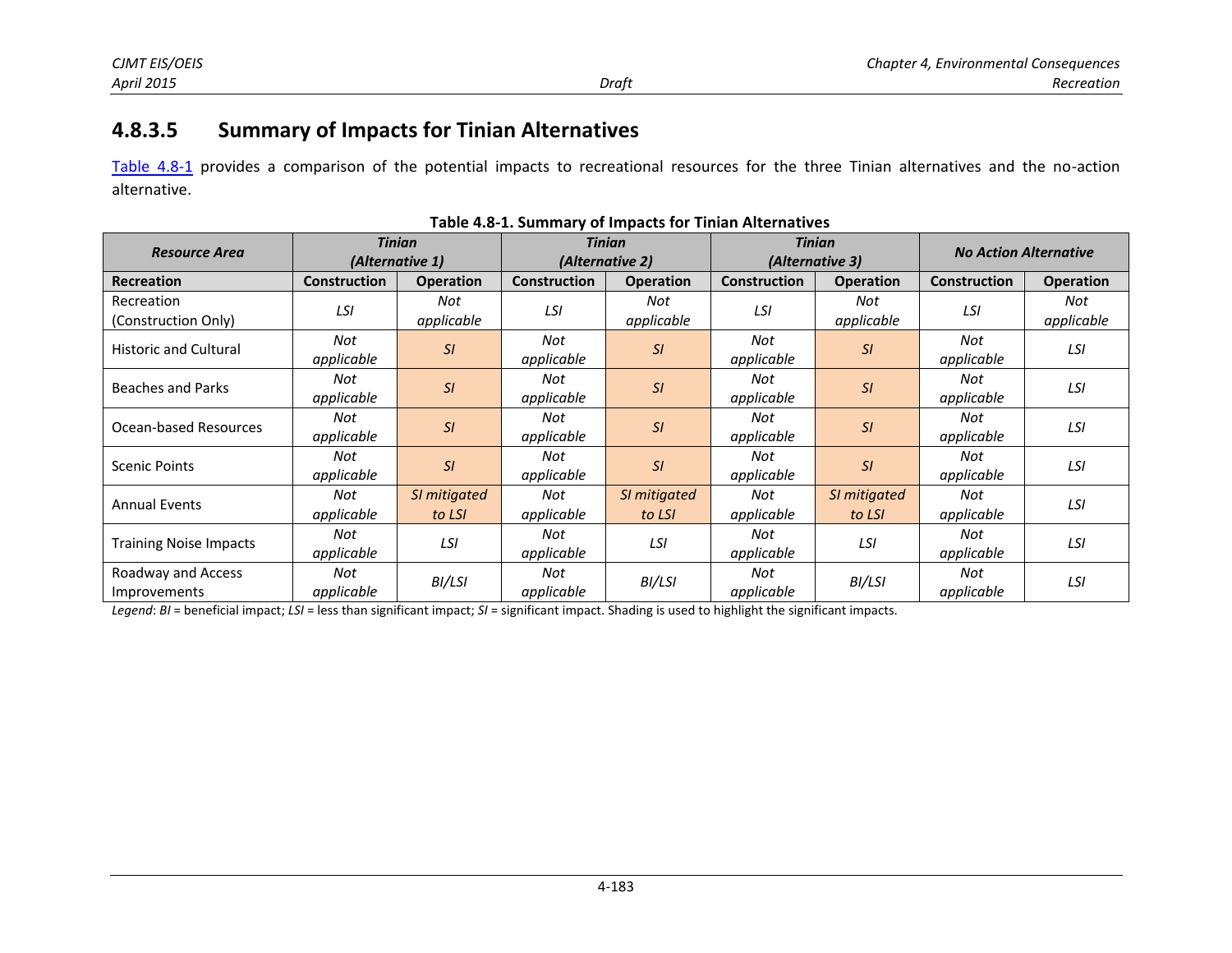# **4.8.3.6 Summary of Potential Mitigation Measures for Tinian Alternatives**

[Table 4.8-2](#page-12-0) provides a summary of the proposed mitigation measures for recreational resources for the three Tinian alternatives.

| adic +10 E. Summary or Fotomar mitigation measures for Timum Anternatives                                                                                                                                                                                                                                                        |                 | <b>Potential Mitigation Measures</b>                                                                                                                                                                                                                                                                                                                                                                                                                                                                                                                                                                                                                                                                                                                                                 |  | <b>Tinian</b><br><b>Phase</b> |
|----------------------------------------------------------------------------------------------------------------------------------------------------------------------------------------------------------------------------------------------------------------------------------------------------------------------------------|-----------------|--------------------------------------------------------------------------------------------------------------------------------------------------------------------------------------------------------------------------------------------------------------------------------------------------------------------------------------------------------------------------------------------------------------------------------------------------------------------------------------------------------------------------------------------------------------------------------------------------------------------------------------------------------------------------------------------------------------------------------------------------------------------------------------|--|-------------------------------|
| <b>Impacts</b>                                                                                                                                                                                                                                                                                                                   | <b>Category</b> |                                                                                                                                                                                                                                                                                                                                                                                                                                                                                                                                                                                                                                                                                                                                                                                      |  | eration<br>g                  |
| <b>RECREATION</b>                                                                                                                                                                                                                                                                                                                |                 |                                                                                                                                                                                                                                                                                                                                                                                                                                                                                                                                                                                                                                                                                                                                                                                      |  |                               |
| <b>Historic and Cultural Attractions</b><br>Due to restricted access, there would be significant<br>impacts to: recreational opportunities associated with<br>historic and cultural attractions (10 of 12 sites). These<br>impacts would remain significant even with the<br>implementation of the proposed mitigation measures. | SI              | In as much as possible, training would be scheduled around<br>٠<br>peak tourist holidays, such as the three World War II<br>anniversaries.<br>There is no mitigation currently proposed to minimize this<br>impact to the Shinto Shrine and Hinode American<br>Memorial. The DoN is consulting with the CNMI Historic<br>Preservation Officer and other interested parties regarding<br>impacts to the Shinto Shrine and Hinode American<br>Memorial as part of the Section 106 process (see Appendix<br>N, Cultural Resources Technical Memo for a discussion of<br>the consultation process). Potential mitigation will be<br>determined through this consultation process and could<br>include documentation and relocation of the Shinto Shrine<br>and Hinode American Memorial. |  | X                             |
| <b>Annual Events</b>                                                                                                                                                                                                                                                                                                             | SI mitigated to | In as much as possible, the DoN would coordinate with                                                                                                                                                                                                                                                                                                                                                                                                                                                                                                                                                                                                                                                                                                                                |  | X                             |
| Closure of recreational areas on Tinian during training                                                                                                                                                                                                                                                                          | <b>LSI</b>      | event sponsors to ensure that training events do not occur                                                                                                                                                                                                                                                                                                                                                                                                                                                                                                                                                                                                                                                                                                                           |  |                               |
| operations could result in reduced event attendance.                                                                                                                                                                                                                                                                             |                 | during annual events.                                                                                                                                                                                                                                                                                                                                                                                                                                                                                                                                                                                                                                                                                                                                                                |  |                               |
| Impacts would be mitigated to less than significant with                                                                                                                                                                                                                                                                         |                 |                                                                                                                                                                                                                                                                                                                                                                                                                                                                                                                                                                                                                                                                                                                                                                                      |  |                               |
| implementation of the proposed mitigation measures.                                                                                                                                                                                                                                                                              |                 |                                                                                                                                                                                                                                                                                                                                                                                                                                                                                                                                                                                                                                                                                                                                                                                      |  |                               |

### <span id="page-12-0"></span>**Table 4.8-2. Summary of Potential Mitigation Measures for Tinian Alternatives**

*Legend*: *LSI* = less than significant impact; *SI* = significant impact. Shading is used to highlight the significant impacts. *Note:* Mitigation measures only change the significance of impacts where noted.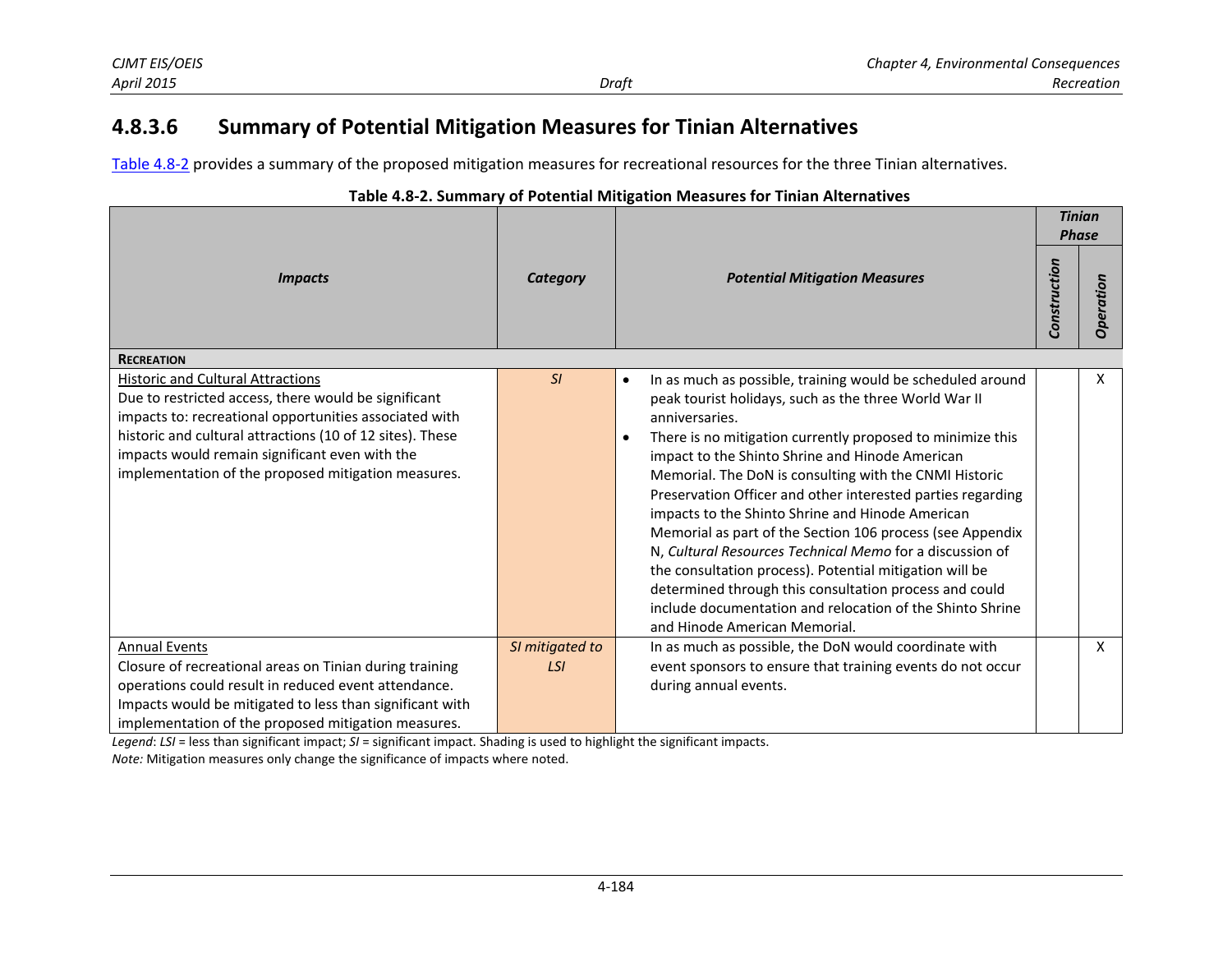# <span id="page-13-0"></span>**4.8.4 Pagan**

# **4.8.4.1 Pagan Alternative 1**

Pagan is officially uninhabited and does not contain any official recreational areas. Nevertheless, as noted in Section 3.8, *Pagan*, there have been discussions about developing Pagan as an eco-tourism destination and a staging area for visitors to the Marianas Trench National Marine Monument area.

## **4.8.4.1.1 Construction Impacts**

The type and extent of construction on Pagan would be limited, as there would be no permanent buildings proposed as part of either alternative on Pagan. Construction would occur over an 8 to 10 year period; however, the majority of the construction would occur in the first few years as part of training activities. The public would be restricted from accessing areas where construction is occurring. These access restrictions would be temporary and intermittent. Therefore, Pagan Alternative 1 would result in less than significant impacts to recreational resources during construction activities.

## **4.8.4.1.2 Operation Impacts**

Pagan Alternative 1 operations would result in the permanent closure of the High Hazard Impact Area, restricted access and intermittent closure of the northern portion of the island, and establishment of a 3-mile (4.8-kilometer) perimeter danger zone offshore of the northern part of the island during 16 weeks of training per year. The closure of the northern portion of the island during training events would preclude any recreational activities during that time. As discussed in Section 3.8.5, *Pagan,* the island is officially uninhabited and there are no formally identified recreational facilities or activities on Pagan. However, there are occasional recreational visitors to the island. These are generally individuals from other islands in the CNMI who may use the island for hunting, camping, or other cultural and spiritual pursuits. Other visitors are part of ecotourism groups with a pre-planned agenda and have only occurred three times over the past year, as discussed in Section 3.8.5, *Pagan*.

Since there are no formally identified recreational facilities on Pagan, and Pagan only hosts occasional recreational visitors, Pagan Alternative 1 operations would not substantially limit or prohibit access to recreational resources, nor would it substantially reduce the number of recreational opportunities. Therefore, Pagan Alternative 1 operations would result in less than significant impacts to recreational resources during operation.

# **4.8.4.2 Pagan Alternative 2**

## **4.8.4.2.1 Construction Impacts**

The impacts to recreational resources resulting from Pagan Alternative 2 construction activities would be the same as those discussed in Section 4.8.4.1.1, *Pagan Alternative 1, Construction Impacts.*  Implementation of Pagan Alternative 2 would result in less than significant impacts to recreational resources during construction.